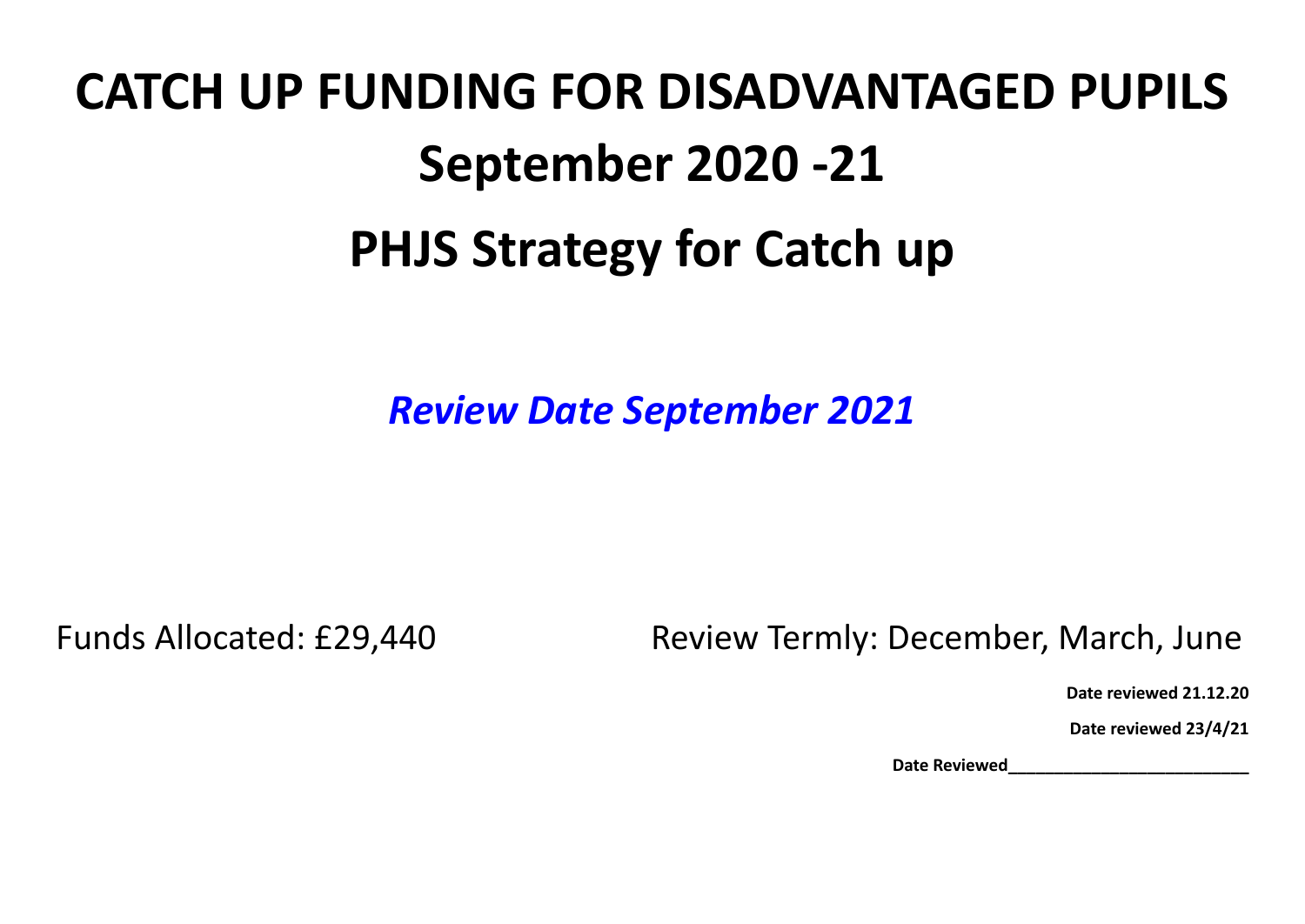## **Catch up Funding- Priorities and Actions linked to the funding.**

## **Money Allocated: £29,440**

| Action - what needs to be done?<br><b>Activities</b>                                                                                                                                                                                                                                                                                                                                                                                                | <b>Success Criteria - what will</b><br>Change for the pupils? -<br>Impact(So what?)                                                                                                                                          | <b>Resources</b><br>What do you need?<br><b>Approximate cost</b>                                                                                               | <b>Evaluation notes</b>                                                                                                                                                                                                                                                                                                                                                                                                                                                                                                                                                                                                                                                                                                                                                                                                                                                                                                                                                                                                                                                               |
|-----------------------------------------------------------------------------------------------------------------------------------------------------------------------------------------------------------------------------------------------------------------------------------------------------------------------------------------------------------------------------------------------------------------------------------------------------|------------------------------------------------------------------------------------------------------------------------------------------------------------------------------------------------------------------------------|----------------------------------------------------------------------------------------------------------------------------------------------------------------|---------------------------------------------------------------------------------------------------------------------------------------------------------------------------------------------------------------------------------------------------------------------------------------------------------------------------------------------------------------------------------------------------------------------------------------------------------------------------------------------------------------------------------------------------------------------------------------------------------------------------------------------------------------------------------------------------------------------------------------------------------------------------------------------------------------------------------------------------------------------------------------------------------------------------------------------------------------------------------------------------------------------------------------------------------------------------------------|
| 1. Address gaps in reading for identified pupils:<br>Liaise with PHIS to determine pupils who did not<br>engage with school/ remote learning during<br>lockdown. TD<br>Pupil conferences to establish engagement of<br>pupils during lockdown<br>use 1:1 or small group tuition for catch up reading<br>skills<br>pupils who have been identified as needing catch<br>up due to lack of access to books, online reading<br>activities over lockdown | Identified pupils make progress<br>in reading fluency and<br>understanding.<br>Pupils feel more confident and<br>enthusiastic about reading.<br>Pupils know that they have a<br>voice - identified in pupil<br>conferencing. | A qualified teacher on either<br>M3/4<br>Equivalent of 2 days/week =<br>$M3 \times 14$ weeks at 2days = $E$<br>£6414<br>M4 X14 weeks $\omega$ 2days =<br>£6785 | LP x2 days M3<br>Progress of identified pupils: x 4 pupils<br>Y6 average 1.0 point<br>3x PP ; 1 PP/SEND<br>Y5 average 0.75 point x 4 pupils<br>4xPP<br>Y4 average 1.0 point x 4 pupils<br>3 XPP ; 1 X PP/SEND<br>Y3 average 1.75 X 4 pupils<br>4xPP<br>Progress of PP pupils is at least<br>expected or above in Y3,4,6 Reading.<br>Children engaged well and positive<br>relationships were built. Reading<br>confidence and understanding<br>increased.<br><b>Spring Term</b><br>Progress of identified pupils: x 4 pupils<br>Y6 average 2.25 points<br>3x PP ; 1 PP/SEND<br>Y5 average 1.75 points<br>4xPP<br>Y4 average 2.0 points<br>3 XPP ; 1 X PP/SEND<br>Y3 average 3.0 points<br>4xPP<br>Average Progress of PP pupils is at<br>least expected or above in Y3,4,6<br>Reading.<br>Engagement during lockdown was not<br>consistent for all pupils but the<br>different strategies applied ensured<br>most made expected progress or<br>above. Since return some pupils have<br>received support in mental wellbeing<br>also. Impact on reading progress has<br>been positive. |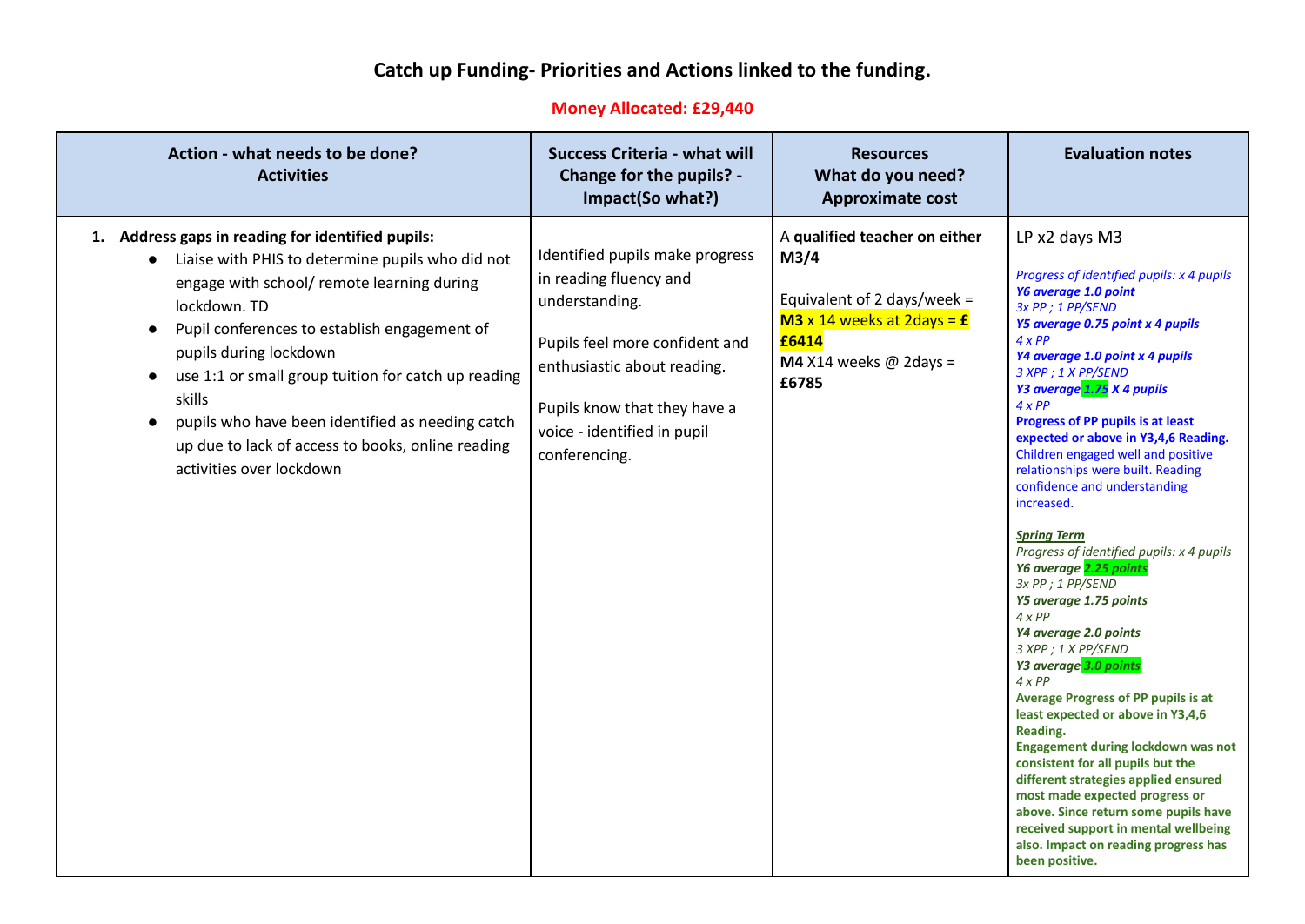| 2. Due to lack of engagement with the school in delivering<br>the <b>Foundation curriculum</b> , some groups of pupils will | Improved pupils' ability to<br>access and utilise remote        | LSA/ISA time for hours -<br>2 sessions x 30 mins<br>2 sessions x 30mins                                                              | AC Y3 30 mins and Y4 30<br>mins weekly                                                                                                                                                                                                                                                                                                                                                                                                                                                                                     |                  |     |     |
|-----------------------------------------------------------------------------------------------------------------------------|-----------------------------------------------------------------|--------------------------------------------------------------------------------------------------------------------------------------|----------------------------------------------------------------------------------------------------------------------------------------------------------------------------------------------------------------------------------------------------------------------------------------------------------------------------------------------------------------------------------------------------------------------------------------------------------------------------------------------------------------------------|------------------|-----|-----|
| need to be given time to for extra retrieval activities -<br>(LSA/ISA paid time)                                            | learning independently.                                         | 2hrs Weekly = £30 weekly                                                                                                             | Y <sub>4</sub>                                                                                                                                                                                                                                                                                                                                                                                                                                                                                                             | $\boldsymbol{R}$ | W   | M   |
| Go over activities planned during lockdown to                                                                               | Pupils will be able to know more                                | For 14 Weeks = $£420$                                                                                                                | Pupil1 (PP)                                                                                                                                                                                                                                                                                                                                                                                                                                                                                                                | 1.0              | 1.0 | 1.0 |
| identify gaps in knowledge for identified pupils -<br>(look at engagement list in summer term)                              | and remember more within                                        |                                                                                                                                      | Pupil 2                                                                                                                                                                                                                                                                                                                                                                                                                                                                                                                    | 1.0              | 1.0 |     |
| choose appropriate activities either 1:1 or in                                                                              | specific foundation subjects.<br>Improved ability of pupils, to | <b>Start up again</b> and increase<br>each session to one hour<br>2 sessions x 60 mins for $Y384 =$<br>£31.28 weekly and £437.92 for | Pupil 3 (PP)                                                                                                                                                                                                                                                                                                                                                                                                                                                                                                               | 1.0              | 1.0 | 1.0 |
| small same year group bubbles                                                                                               |                                                                 |                                                                                                                                      | Pupil 4                                                                                                                                                                                                                                                                                                                                                                                                                                                                                                                    | 1.0              | 1.0 | 1.0 |
| support learning not grasped within lessons that<br>$\bullet$<br>day/week                                                   |                                                                 |                                                                                                                                      | Pupil 5 (PP)                                                                                                                                                                                                                                                                                                                                                                                                                                                                                                               | 1.0              | 1.0 | 1.0 |
| use ict suite, ipads, classroom, hall after school to                                                                       | access and utilise remote                                       |                                                                                                                                      |                                                                                                                                                                                                                                                                                                                                                                                                                                                                                                                            |                  |     |     |
| complete research/ Art/ DT etc. not done during<br>lockdown                                                                 | learning independently.                                         | 14 weeks                                                                                                                             | <b>Y3</b>                                                                                                                                                                                                                                                                                                                                                                                                                                                                                                                  | $\mathbf R$      | W   | M   |
| Regular questionnaire to test knowledge of                                                                                  |                                                                 | 2 sessions x 60 mins for Y5&6 =                                                                                                      | Pupil 1(PP)                                                                                                                                                                                                                                                                                                                                                                                                                                                                                                                | 1.0              | 3.0 | 1.0 |
| knowledge organisers/lessons done that week.<br>This can be done in pairs for those who will be                             | 14 weeks                                                        | £31.28 weekly and £437.92 for                                                                                                        | Pupil 2 (PP) (left)                                                                                                                                                                                                                                                                                                                                                                                                                                                                                                        | 1.0              | 1.0 | 1.0 |
| nervous about testing.                                                                                                      |                                                                 | 4 sessions of 60 mins per year<br>groups $X14$ weeks = £875.84 in<br>total                                                           | Pupil 3                                                                                                                                                                                                                                                                                                                                                                                                                                                                                                                    | $1.0$            | 1.0 | 0.0 |
|                                                                                                                             |                                                                 |                                                                                                                                      | <b>Pupil 4 (SEND)</b>                                                                                                                                                                                                                                                                                                                                                                                                                                                                                                      | 0.0              | 0.0 | 1.0 |
|                                                                                                                             |                                                                 |                                                                                                                                      | <b>Pupil 5 (SEND</b>                                                                                                                                                                                                                                                                                                                                                                                                                                                                                                       | 1.0              | 1.0 | 1.0 |
|                                                                                                                             |                                                                 |                                                                                                                                      | The groups engaged well and are<br>becoming more confident in their use<br>of iPads for research as well as basic<br>skills (Y3). All are trying their hardest in<br>class and most are focusing better.<br>Catch up in attainment percentages<br>ranges from 7-12% (Y3) and 19-25% Y4.<br><b>Spring Term</b><br>During the spring term these<br>interventions were replaced with<br>other interventions with CT, support<br>staff and Phase Leaders. To start the<br>week beginning 3rd May.<br>GM Y5 and Y6 30 mins x2 a |                  |     |     |
|                                                                                                                             |                                                                 |                                                                                                                                      | week                                                                                                                                                                                                                                                                                                                                                                                                                                                                                                                       |                  |     |     |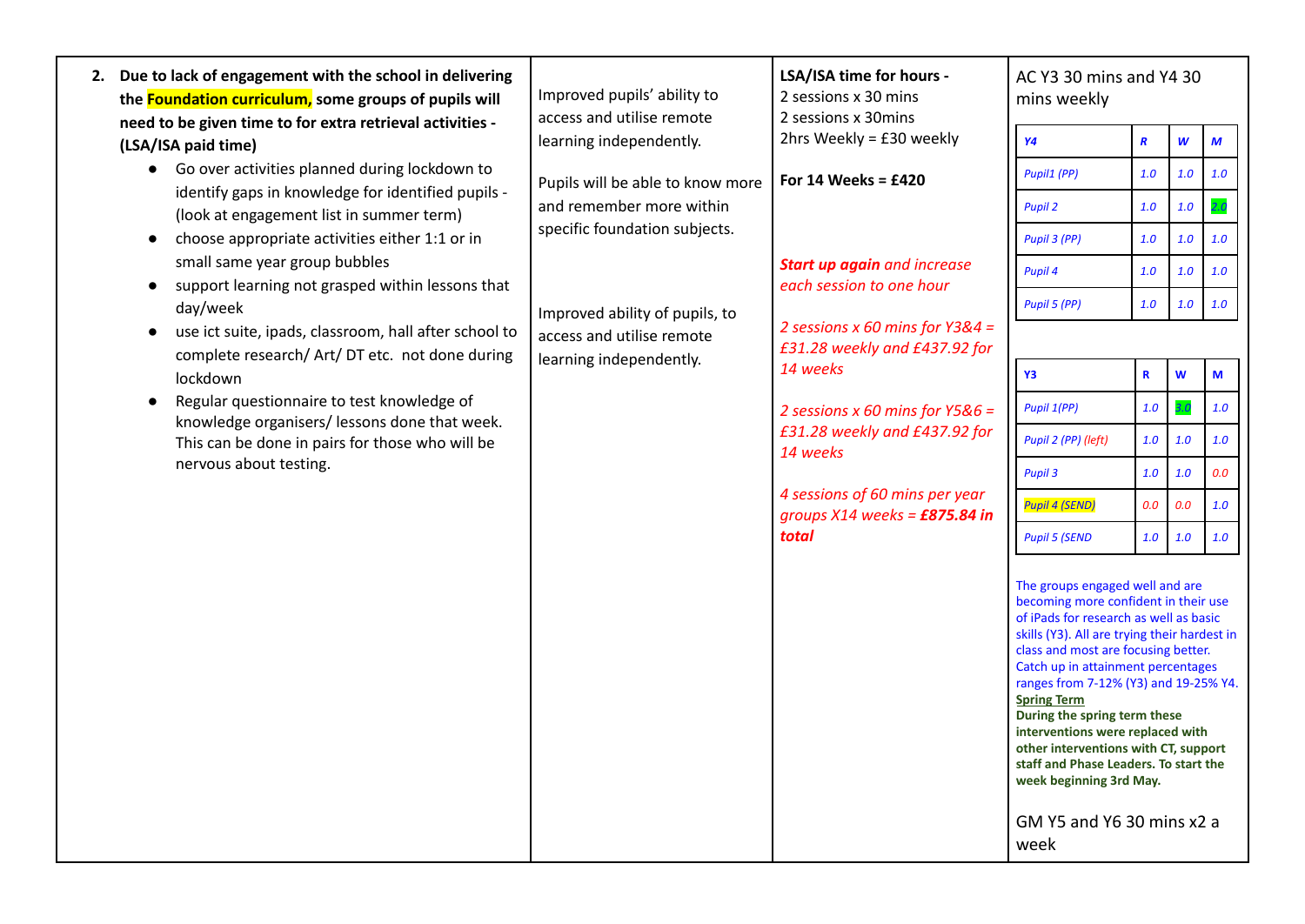|                                                                                                                                                                                                                                                                                                                                                                                         |                                                                                                                                                                                                  |                                                                                                                               | Children involved: evaluation of<br>progress -<br><b>Y5</b><br>X 1 pupil (PP)<br>Progress R 1.0 and W 1.0<br>X 1 pupil (PP)<br>Progress R 1.0 and W 2.0<br><b>Y6</b><br>X 1 pupil (SEND)<br>Progress $R$ 3.0 and W 1.0<br>X 1 pupil (PP)<br>(only attended a couple of times)<br>Progress R 1.0 and W 1.0<br>X 1 pupil (PP)<br>Progress R 0.0 and W 1.0<br>Y5 PP progress is above expected for<br>W and M, Y6 is above in all areas.<br>All were very engaged and loved<br>researching. They looked forward to<br>their sessions and activities. One child<br>still lacks confidence in the classroom -<br>to continue esp. Reading skills linked<br>with foundation.<br><b>Spring Term</b><br>During the spring term these<br>interventions were replaced with<br>other interventions with CT, support<br>staff and Phase Leaders. To start the<br>week beginning 3rd May. |
|-----------------------------------------------------------------------------------------------------------------------------------------------------------------------------------------------------------------------------------------------------------------------------------------------------------------------------------------------------------------------------------------|--------------------------------------------------------------------------------------------------------------------------------------------------------------------------------------------------|-------------------------------------------------------------------------------------------------------------------------------|------------------------------------------------------------------------------------------------------------------------------------------------------------------------------------------------------------------------------------------------------------------------------------------------------------------------------------------------------------------------------------------------------------------------------------------------------------------------------------------------------------------------------------------------------------------------------------------------------------------------------------------------------------------------------------------------------------------------------------------------------------------------------------------------------------------------------------------------------------------------------|
| 3. To ensure pupils re-establish a sense of belonging so<br>they build up their engagement with learning.<br>pastoral care during early morning/after school<br>$\bullet$<br>to help identified pupils e.g remember things like<br>- names of their classmates/ teacher x1 term<br>Covid anxiety in children - healthy snack sessions<br>in the afternoon<br>Strategies/therapies like: | Pupils develop a sense of<br>belonging and responsibility.<br>Pupils will feel refreshed and<br>better able to concentrate on<br>afternoon learning activities.<br>Pupils will feel heard and be | LSA time for hours -<br>4 sessions x 30 mins<br>2 hrs weekly = $£30$ weekly<br>14 weeks = £420<br>Start up again and increase | RJ art club all years x 30 mins<br>weekly<br>Children involved: evaluation of<br>progress -<br>Y3 group x 4 pupils<br>All have made expected progress or<br>above (one has made 2 points and<br>another 3 points in W). Self esteem is<br>boosted and learning behaviour has<br>improved through small group                                                                                                                                                                                                                                                                                                                                                                                                                                                                                                                                                                 |
| Drama or art therapy<br>$\circ$<br>Lego therapy<br>$\circ$                                                                                                                                                                                                                                                                                                                              | more focused on their learning                                                                                                                                                                   | each session to one hour<br>4 sessions x 60 mins = $£62.56$                                                                   | learning.<br>Y4 x 5 pupils                                                                                                                                                                                                                                                                                                                                                                                                                                                                                                                                                                                                                                                                                                                                                                                                                                                   |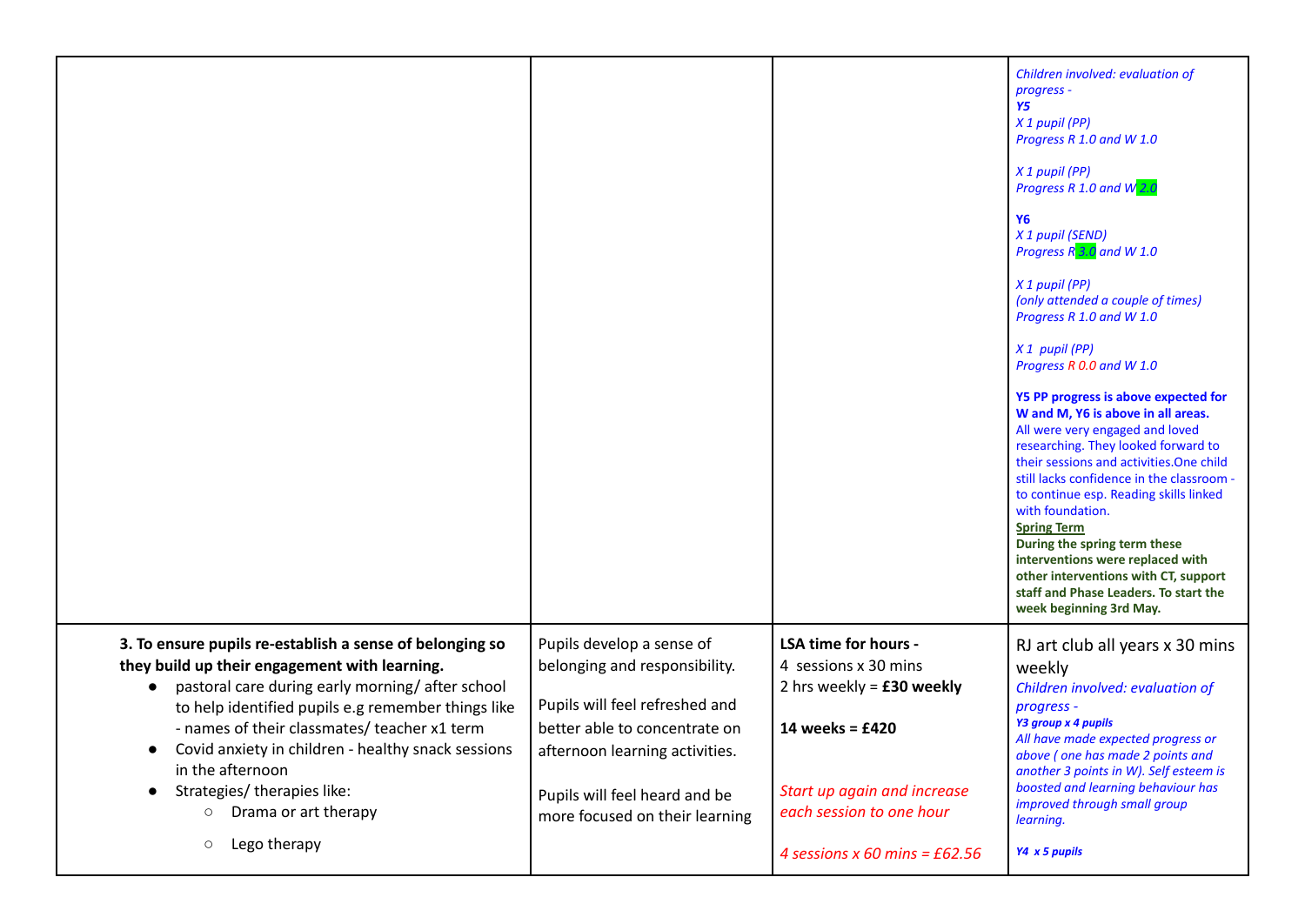|                                                                                                                                                                                                                                                                                                                                                               | as their concentration will<br>improve.                                                                                                                                                  | weekly<br>X14 weeks = £875.84                                                                                                                                                                        | All lack confidence but love this group,<br>quietly creating and talking and being<br>boosted. They are proud and it provides<br>an oasis of calm. It translates into class<br>with all making expected progress in<br>RWM and one 3 points in W.<br>Y5 x 5 pupils<br>The quiet talking and drawing time is<br>much loved and a chance for small<br>group talk for K (EAL), and being able<br>to express themselves creatively. All are<br>showing good focus and making<br>expected progress in class except one<br>$(JT$ in W)<br>Y6 group x 4 pupils<br>A chance for these children to express<br>themselves creatively in a small group<br>setting and feel proud of what they<br>produce. Focus in class is showing<br>improvement and all making expected<br>progress with one making 2 points in W<br>and M.<br><b>Spring Term</b><br>During the spring term these<br>interventions were replaced with<br>other interventions with CT, support<br>staff and Phase Leaders. To start the<br>week beginning 3rd May. |
|---------------------------------------------------------------------------------------------------------------------------------------------------------------------------------------------------------------------------------------------------------------------------------------------------------------------------------------------------------------|------------------------------------------------------------------------------------------------------------------------------------------------------------------------------------------|------------------------------------------------------------------------------------------------------------------------------------------------------------------------------------------------------|---------------------------------------------------------------------------------------------------------------------------------------------------------------------------------------------------------------------------------------------------------------------------------------------------------------------------------------------------------------------------------------------------------------------------------------------------------------------------------------------------------------------------------------------------------------------------------------------------------------------------------------------------------------------------------------------------------------------------------------------------------------------------------------------------------------------------------------------------------------------------------------------------------------------------------------------------------------------------------------------------------------------------|
| 4. 1:1 home learning tuition for pupils who will benefit<br>from this because they have been identified as needing<br>this intervention to bridge gaps formed from lockdown. -<br>(follow up with national tuition from Oct/Jan onwards)<br>identify a tutor for identified pupils.<br>$\bullet$<br>ensure pupils have a laptop/Ipad to complete<br>learning. | Pupils have access to online<br>learning and are better focused.<br>Progress reports will show<br>increased knowledge and<br>understanding of tasks set<br>remotely or taught in school. | Home tutoring 1:1 tuition<br>x2 pupils for 6weeks per pupil =<br>£30/hr x12 = £360<br>(First half of Spring Term to<br>continue with same 2 pupils plus<br>add 2 more pupils 6 weeks each -<br>£720) | IK x2 hours a week<br>Pupil 1 progress: Y6 (PP/SEND)<br>R- 1.0 still 1.0<br>$W - 0$ now 1.0<br>$M - 0$ now 1.0<br>Many issues surrounded x in the<br>autumn term but we all feel he has<br>turned a corner in his behaviour and<br>attitude and this support should<br>continue.<br>Lockdown online sessions were not<br>productive. After 4 weeks, the<br>strategy for this pupil was changed<br>and he is now receiving wellbeing<br>support from LP instead.<br>Pupil 2 Progress: Y5 (PP/SEND)<br>$R - 2.00$ now $3.0$                                                                                                                                                                                                                                                                                                                                                                                                                                                                                                 |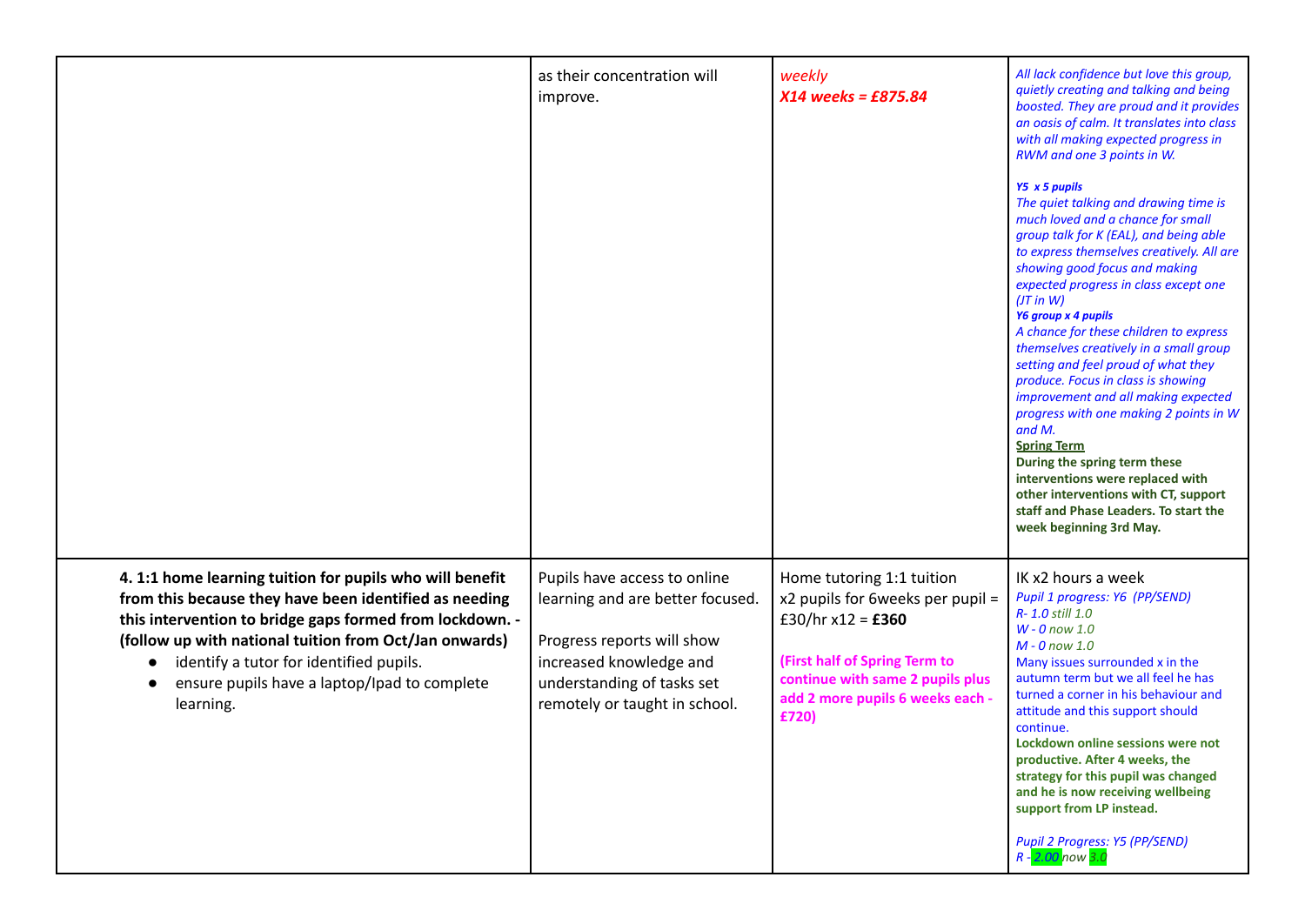|                                                                                                                                                                                                                                                                  |                                                                                                                                                                                       |                                                                                                                                                                       | $W - 0$ now 1.0<br>M-1.00 still 1.0<br>Great engagement throughout and<br>despite no progress for writing in the<br>actual data, xs writing has improved<br>and he is proud as he can now read<br>what he has written and so can<br>others. This is a huge step for him.<br><b>Spring Term</b><br>Engaged well during the first half of<br>the spring term with a laptop on loan.<br>His attitude changed after half term<br>and his application has suffered as a<br>result. We are working with him to<br>change his mindset and attitude to his<br>learning and ensuring he feels safe<br>and less anxious so that he can apply<br>himself to his learning fully.<br><b>Additional pupils added:</b><br>Pupil 3 Progress: Y6 PP<br>R-1.0 (spring term)<br>$W - 2.0$<br>$M-2.0$<br><b>Engagement was high and confidence</b><br>has grown for this pupil, who needs<br>reassurance and to believe in her own<br>ability and become more resilient in<br>her learning.<br>Pupil 4 Progress: Y6 PP<br>$R - O$<br>$W - 2.0$<br>M - 1.0 (spring term)<br>This pupil applied himself well and<br>engaged fully with the one to one.<br>Reading will be a main focus in the<br>summer term. |
|------------------------------------------------------------------------------------------------------------------------------------------------------------------------------------------------------------------------------------------------------------------|---------------------------------------------------------------------------------------------------------------------------------------------------------------------------------------|-----------------------------------------------------------------------------------------------------------------------------------------------------------------------|-----------------------------------------------------------------------------------------------------------------------------------------------------------------------------------------------------------------------------------------------------------------------------------------------------------------------------------------------------------------------------------------------------------------------------------------------------------------------------------------------------------------------------------------------------------------------------------------------------------------------------------------------------------------------------------------------------------------------------------------------------------------------------------------------------------------------------------------------------------------------------------------------------------------------------------------------------------------------------------------------------------------------------------------------------------------------------------------------------------------------------------------------------------------------------------------|
| 5. Basic literacy & numeracy skills due to lost learning<br>time during lock down addressed for identified children<br>including the HA PP pupils/ SEND pupils.<br>• 1:1/small group tuition delivering planned basic<br>skills activities for identified pupils | Identified PP/DA children will<br>be working at a greater depth as<br>expected.<br>Identified pupils will make<br>progress in basic skills and be<br>able to apply in other contexts. | A qualified teacher on either<br>M <sub>3/4</sub><br>Equivalent of 2 days/week =<br>$M3 \times 14$ weeks at 2days = $E$<br>£6414<br>M4 X14 weeks $@$ 2days =<br>£6785 | LP x2 days weekly M3<br><b>Basic skills pupils' progress:</b><br><b>Y6 Group Writing</b><br><b>Y6 Group Maths</b><br>average 1.0 now<br>average 1.0 now<br>1.5<br>1.5                                                                                                                                                                                                                                                                                                                                                                                                                                                                                                                                                                                                                                                                                                                                                                                                                                                                                                                                                                                                                   |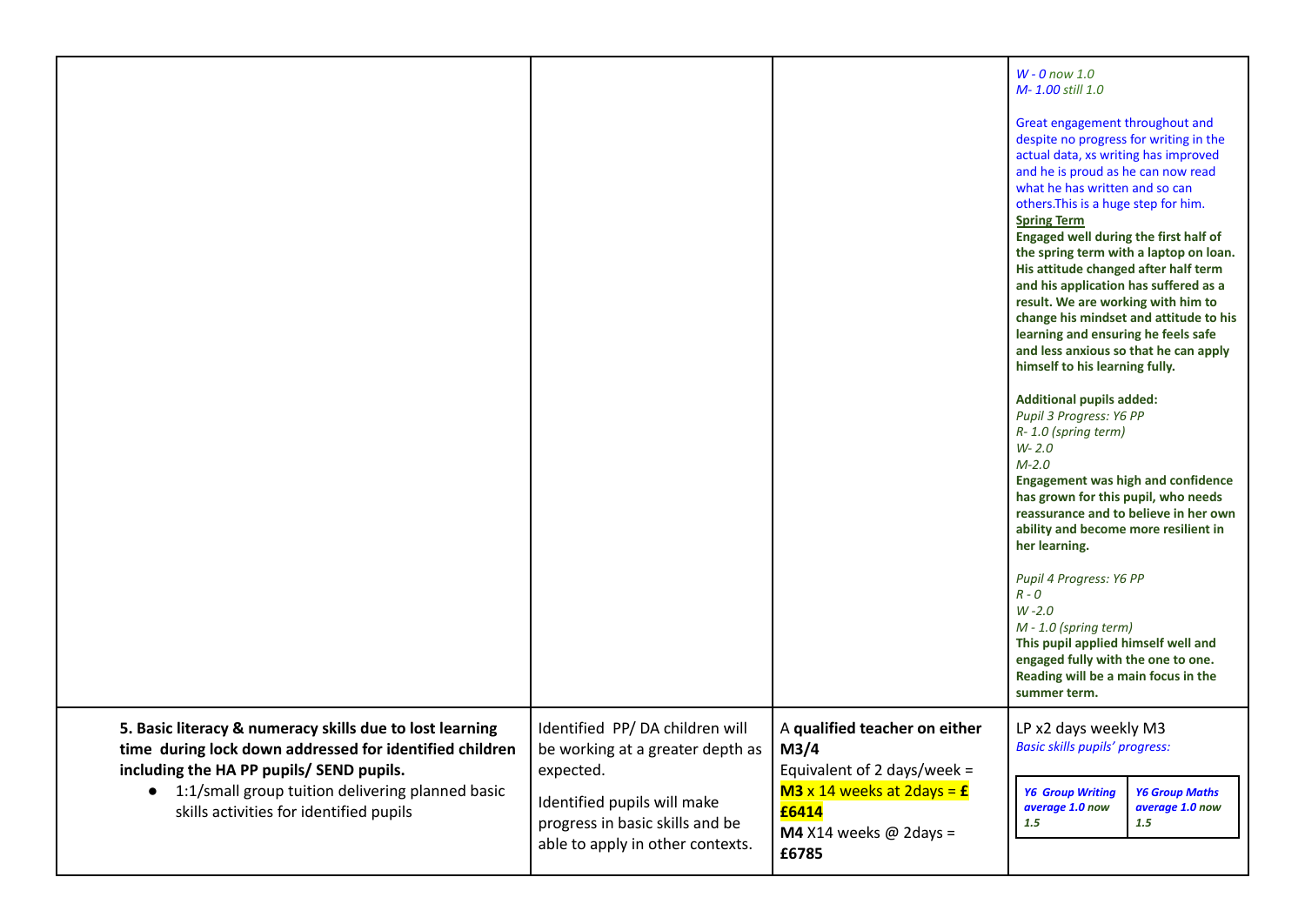|  | 1. (PP) 1.0 now 2.0<br>2. (PP) 1.0 now 2.0<br>3. (PP) 0.0 now 1.0<br>4. (PP/SEND) 1.0<br>still 1.0<br><b>Y5 Group Writing</b><br>average 1.75 now<br>2.5                                                                                          | 1. (PP/SEND) 1.0<br>now 2.0<br>2. (PP) 1.0 still 1.0<br>3. (PP) 1.0 still 1.0<br>4. (PP) 1.0 now 2.0<br><b>Y5 Group Maths</b><br>average 0.5 now<br>1.25 |
|--|---------------------------------------------------------------------------------------------------------------------------------------------------------------------------------------------------------------------------------------------------|----------------------------------------------------------------------------------------------------------------------------------------------------------|
|  | 1. (PP) 3.0 still 3.0<br>2. (PP) 1.0 now 2.0<br>3. (PP) 2.0 now<br>3.0<br>4. (PP) 1.0 now<br>$2.0\,$                                                                                                                                              | 1. (PP) 1.0 now<br>3.0<br>2. (PP/SEND) 1.0<br>still 1.0<br>3. (PP/SEND) 0<br>now 1.0<br>4.(PP/SEND) 0 still<br>0                                         |
|  | <b>Y4 Group Writing</b><br>average 1.0 now<br>$2.0$                                                                                                                                                                                               | <b>Y4 Group Maths</b><br>average 1.0 now<br>2.0                                                                                                          |
|  | 1. (PP) 1.0 now 2.0<br>2. (PP) 1.0 now 2.0<br>3.(PP) 1.0 now 2.0<br>4. (PP) 1.0 now 2.0                                                                                                                                                           | 1. (PP) 1.0 now 2.0<br>2.(PP) 1.0 now 3.0<br>3. (PP) 1.0 still 1.0<br>4. (PP) 1.0 now 2.0                                                                |
|  | <b>Y3 Group Writing</b><br>average 1.0 now<br>2.0                                                                                                                                                                                                 | <b>Y3 Group Maths</b><br><mark>average 0.75 now</mark>                                                                                                   |
|  | $1.(PP) - now left-$<br>1.0<br>2.(PP) 1.0 now 2.0<br>3. 1.0 now 2.0<br>4.(PP) 1.0 now 2.0                                                                                                                                                         | 1.(PP) 1.0 still 1.0<br>2.(PP) 1.0 still 1.0<br>3.(PP) - 0 now<br>awaiting<br><mark>confirmation</mark><br>4.(SEND) 1.0 still<br>1.0                     |
|  | SLT agree that this extra support is<br>impacting on overall progress and<br>confidence.<br>Progress across the school of SEND and<br>DA is mostly above expected and gaps<br>have closed significantly since last<br>term.<br><b>Spring Term</b> |                                                                                                                                                          |
|  |                                                                                                                                                                                                                                                   |                                                                                                                                                          |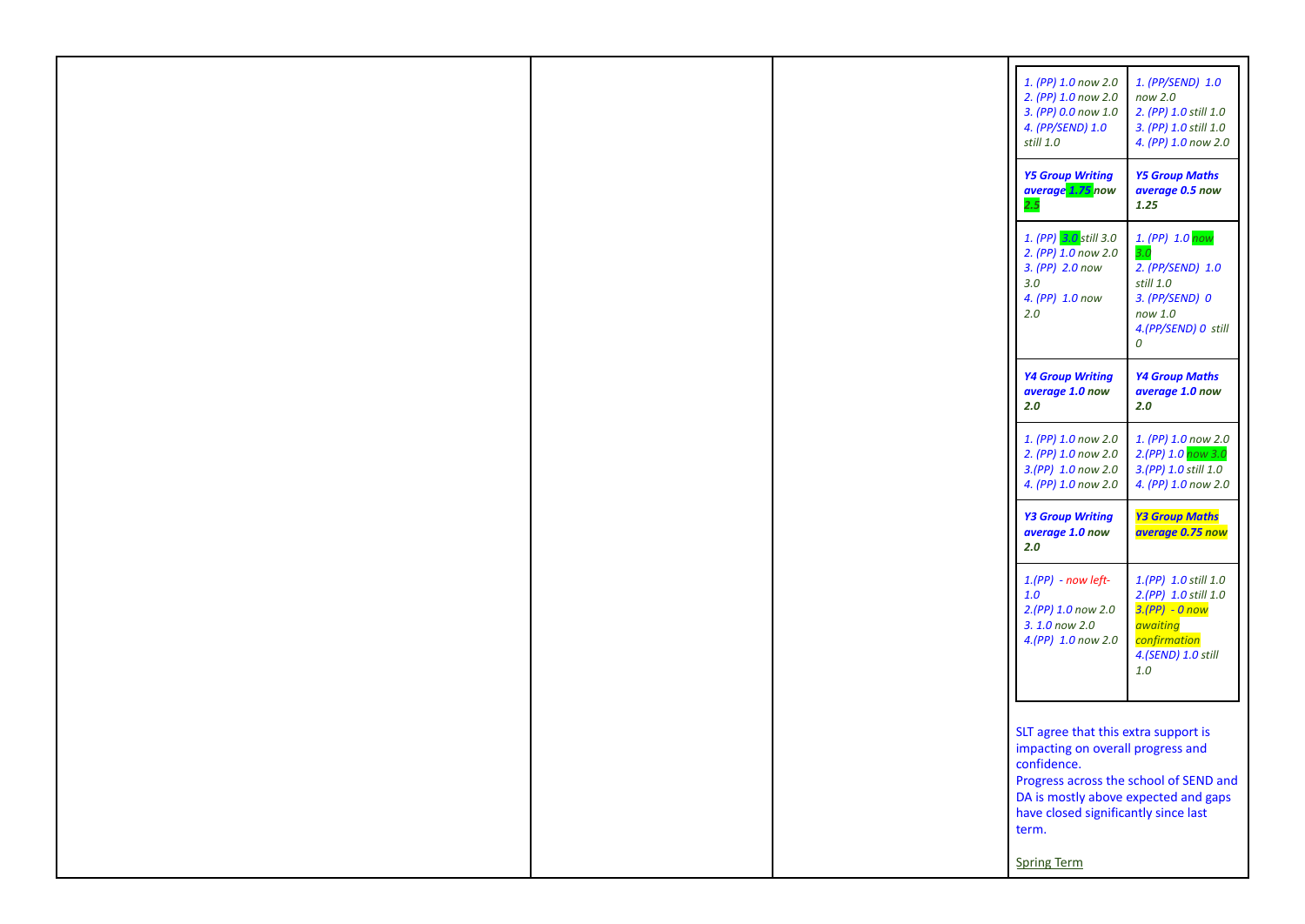## **Catch Up Impact Overall**

In Y6 PP pupils made above expected in-year progress in Reading, Writing and Maths. Historically PP pupils have been lagging behind their peers, however at the end of the summer term they **outperformed their peers in maths** progress and **gaps closed from the spring term in Reading, Writing and Maths**. The combination of approaches - academic interventions as well as a holistic, nurturing approach with wellbeing/creative/interactive interventions - succeeded in ensuring PP pupils in Y6 made accelerated progress as a group.

We celebrate the Y6 achievement which reflects the covid catch up strategy used whilst schools were closed and on return to full days from March to the end of the school year.

Across all other year groups whilst Catch Up interventions ensured that most pupils made expected or better than expected progress, gaps between them and their peers grew larger. This was in line with National findings, where reading gaps closed during the autumn term, then due to spring term closure they had widened again by the end of the year. Nationally the loss of learning in maths was even greater by the end of the academic year and this is reflected in our school, with the widest maths gaps being in Y3 and Y5.

The most recent evidence and research to make the greatest impact on the outcomes for PP pupils include the following:

- Increased participation in reading activities
- Attend to hidden barriers
- Revisit efforts and strategies used to make gains
- In-class support
- Be specific to pupils needs
- Bespoke approach
- Differentiation is key!
- Relationship based approach
- Teaching skill consistent
- Pupil voice